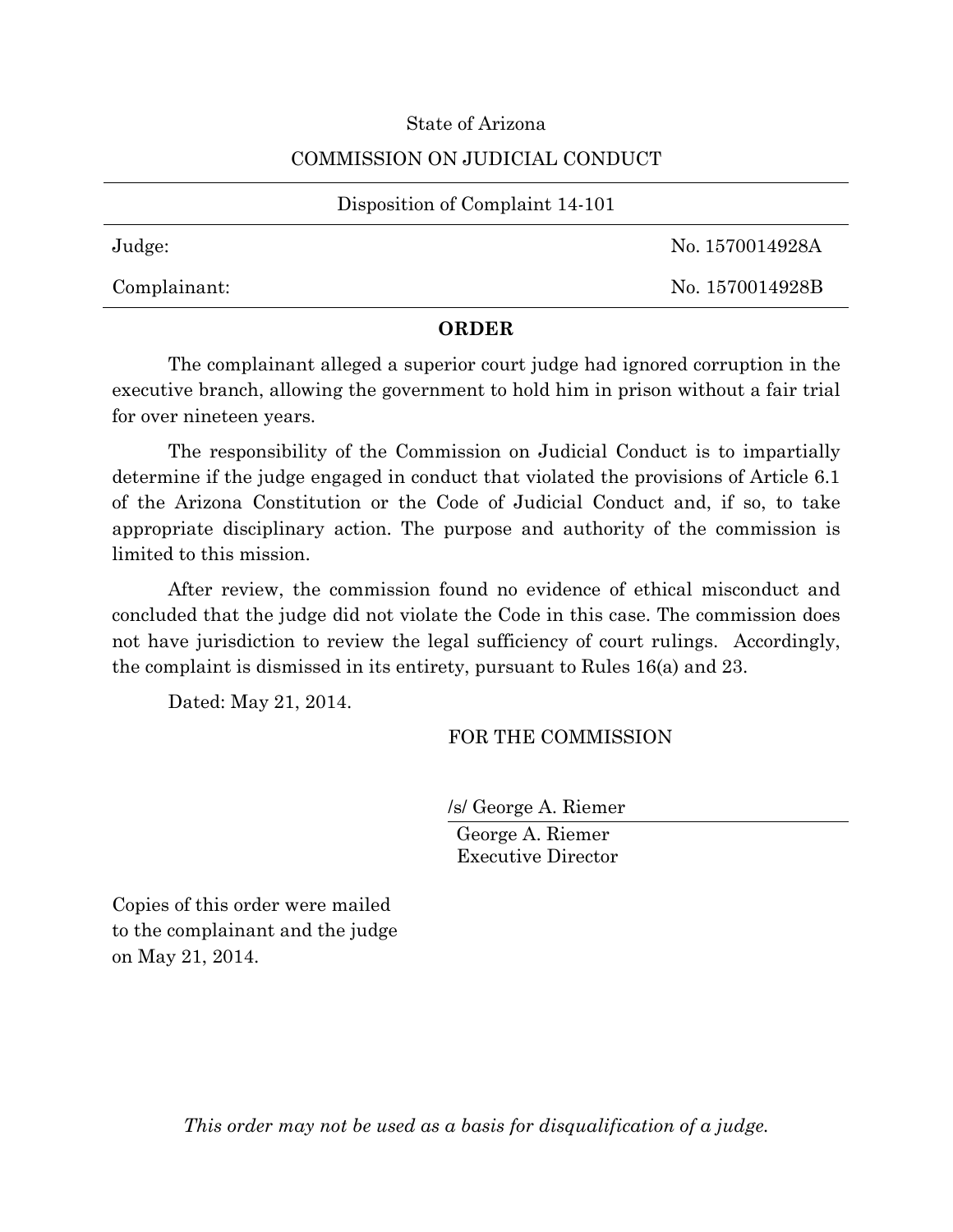$\frac{1}{2}$  $2014 - 101$ COMPLAINT: Indge In addition to the enclosed copy<br>of mn letter to Indge additional information: I've been held prisoner by the<br>State of Avizona for over years without a fair trial, meaning, without trial.<br>Les tudre, following the U.S.<br>Leg Tudre, following the U.S. on<br>defense attorneys were and<br>while the government was represented by The Rule 32-PCR evidentiary hearing conducted by Indee occurred over<br>days in twith his<br>vuling being issued on<br>The defense lawners were and represented the asvernment. Attorneys 11 appeared as witnesses.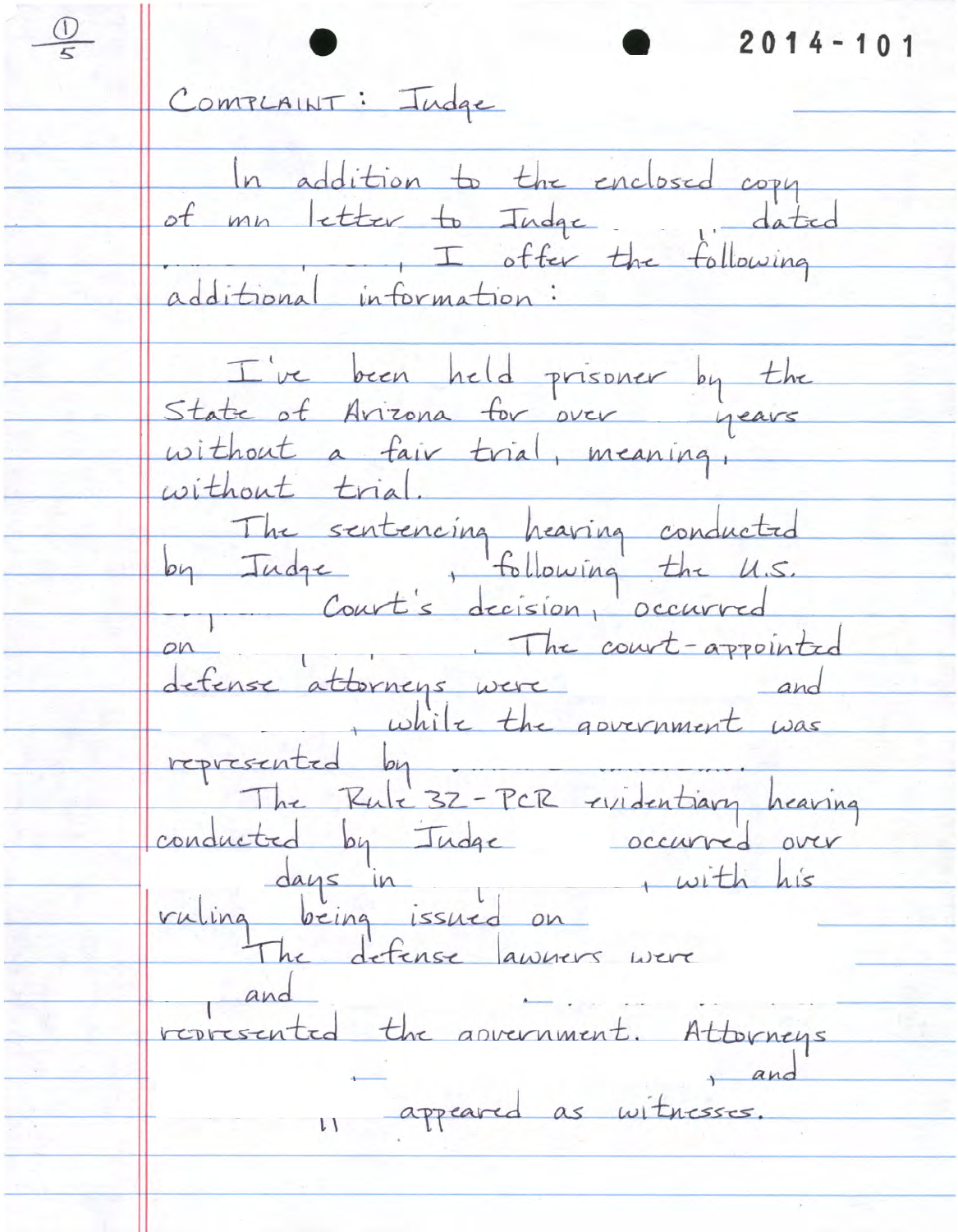$\frac{Q}{f}$ It is understood that while a conviction is on appeal or collateral verien, Arizona lan requires judges to view evidence in a light that's most favorable to the prosecution. While this effectively makes the judge a part of the executive branch of government, potentially violating the separation of powers required by the U.S. Constitution, it does not allow the judge to ignore the law in order to uphold a conviction. In my case, is in has blatantly ignored the decisions of the Court in numerous cases, to include but not limited to: Brady v. Maryland, 373 U.S. 83 (1963) Kyles v. Whitley, 514 U.S. 419 (1995); Holmes v. South Carolina, 547 U.S. 319 (2006); U.S. v. Alvarez-Machain, 504 U.S. 655 (1992) Index clear that he feels he's entitled to ignore the law, as long as his blind faith in the police and prosecutors lead him to conclude that I am quilty - thereby making a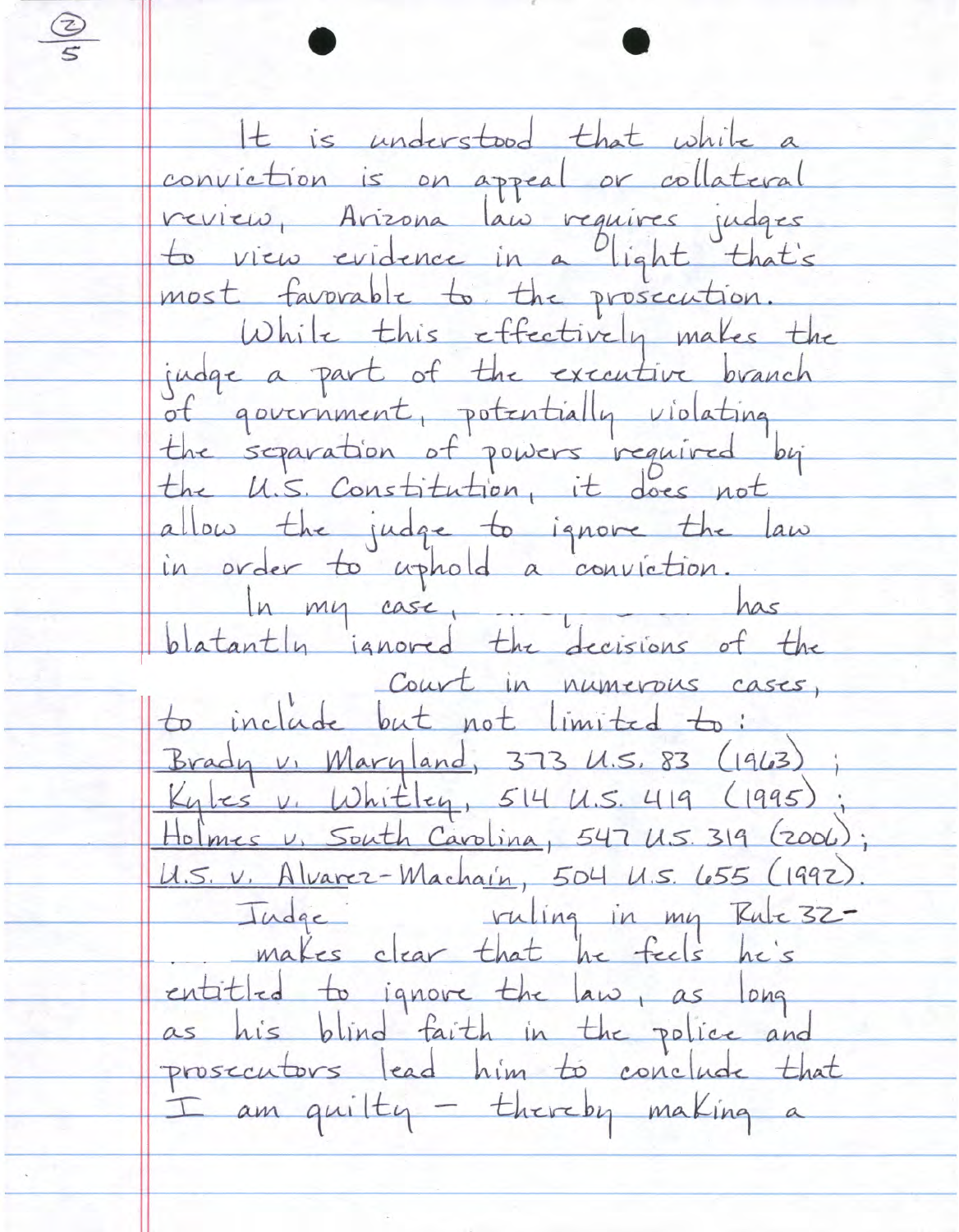$\frac{3}{5}$ fair trial unnecessary.<br>Furthermore, Tudge ruling fails to address or even acknowledge the fact that the Defense proved the lead detective had committed perjury as a means of deceiving the grand jury and obtaining an indictment The Defense proved that same lead detective had edited exculpatory portions of conversations from the State's wiretap trial exhibits. This allowed the prosecutor to directly challenge my credibility as<br>a sworn witness by falsely arguing I'd lied and fabricated stories. The Defense also proved that the government had manufactured a talse wiretap pen-link report, to conceal the fact that exculpatory wiretag recordings were deleted.<br>Tudge failed to take through the testimony of that the County Attorney's a proposed me party detendant.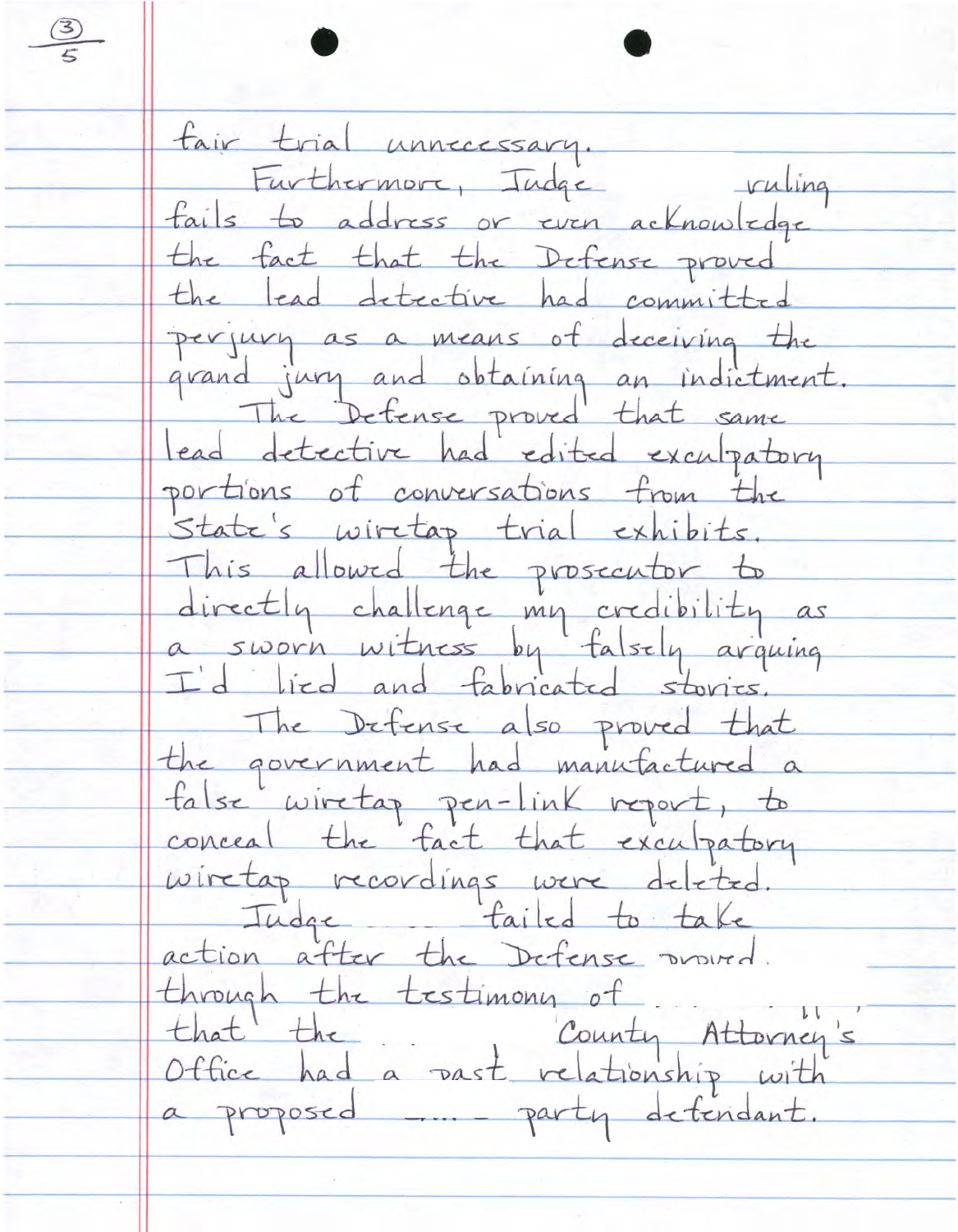Prior to trial, repeatedly<br>denied the existence of any past relationship with this individual, as they opposed my party Despite the seemingly endless by the police and prosecutor, and the doubts that are now raised about the integrity of all the evidence used at trial to secure a win-at-all-costs conviction, Indqc has failed to take any corrective action. By ignoring the corruption of the executive branch, and allowing the government to act with impunity, Judge represents a lack of judicial independence that is a threat to the public's safety. This is especially true<br>now, due to the government's increasing lawless intrusions.<br>Tudge - overt bias, his lack of integrity and impartiality,

 $\frac{\Theta}{5}$